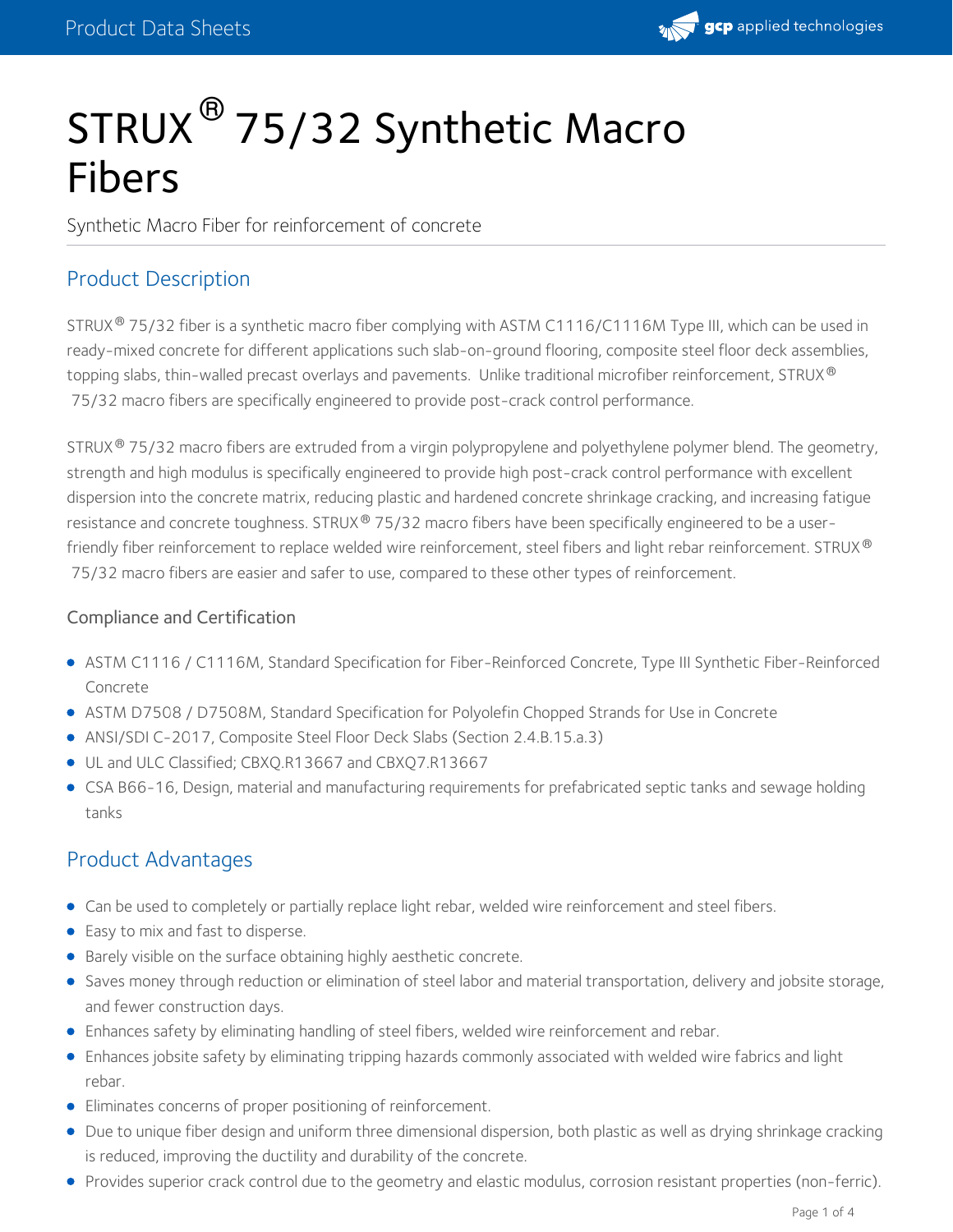- Ease of pumping, passes easily through pump grates.
- May be used to provide effective crack width control.
- Reduces shotcrete rebound and improves cohesion.

# Primary Applications

STRUX® 75/32 macro fibers may be used in a variety of ready mix and precast applications including residential and commercial slab-on-ground flooring, thin and conventional whitetoppings and overlays, pavements, composite steel deck floor assemblies, and thin-walled precast elements (septic tanks, vaults, walls, etc.).

### Slab on ground:

STRUX® 75/32 macro fibers are specially designed for ease of use, rapid dispersion, excellent finishability and improved pumpability in slab-on-ground flooring and pavements for commercial, industrial, and residential construction, as well as other flat work and formwork applications.

### Traditional light steel reinforced elements:

STRUX  $^\circ$  75/32 macro fibers can be used as a suitable alternative to WWF or light reinforcing steel specified for temperature and shrinkage reinforcement.

### Precast and Prestressed concrete:

STRUX® 75/32 macro fibers can be used as a replacement for secondary reinforcement of normal and lightweight precast concrete elements and structures. (e.g. staircases, cellars, manholes, pits, septic tanks, vaults, walls, etc.)

### White toppings and overlays

STRUX® 75/32 macro fibers is ideal for whitetoppings and overlays. Due to its rapid dispersion into the mixture and ease of finishability, the overall project productivity and contractor's profitability is enhanced.

### Composite Steel Floor Deck for Normal and Lightweight Concrete

STRUX® 75/32 macro fibers can be used as a suitable alternative to welded wire fabric or light reinforcing steel specified for temperature and shrinkage reinforcement for composite steel floor deck assemblies. STRUX  $^\circ$  90/40 macro fibers comply with American National Standards Institute/ Steel Deck Institute (ANSI/SDI C-1.0) design code provisions for minimum reinforcing at the minimum addition rate of 4 lb./yd<sup>3</sup> (2.4 kg/m<sup>3</sup>). STRUX®90/40 macro fibers are UL (U.S.) and ULC (Canada) classified with fire ratings up to two hours for D700, F700, D800, F800, D900 and F900 series except for 909, at a maximum addition rate of 5 lb./yd<sup>3</sup> (3 kg/m<sup>3</sup>). To view UL and ULC Classification go online to www.ul.com, file #R13667.

# Addition rates

STRUX $^{\circledR}$  75/32 macro fibers addition rates are dependent on the specific application and desired properties and will typically vary between 3 to 7.5 lbs./yd<sup>3</sup> (1.8 to 4.5 kg/m<sup>3</sup>), but could go higher. Please consult your GCP Applied Technologies sales representative for proper addition rate of STRUX® 75/32 macro fibers for your application. Always consult local building codes.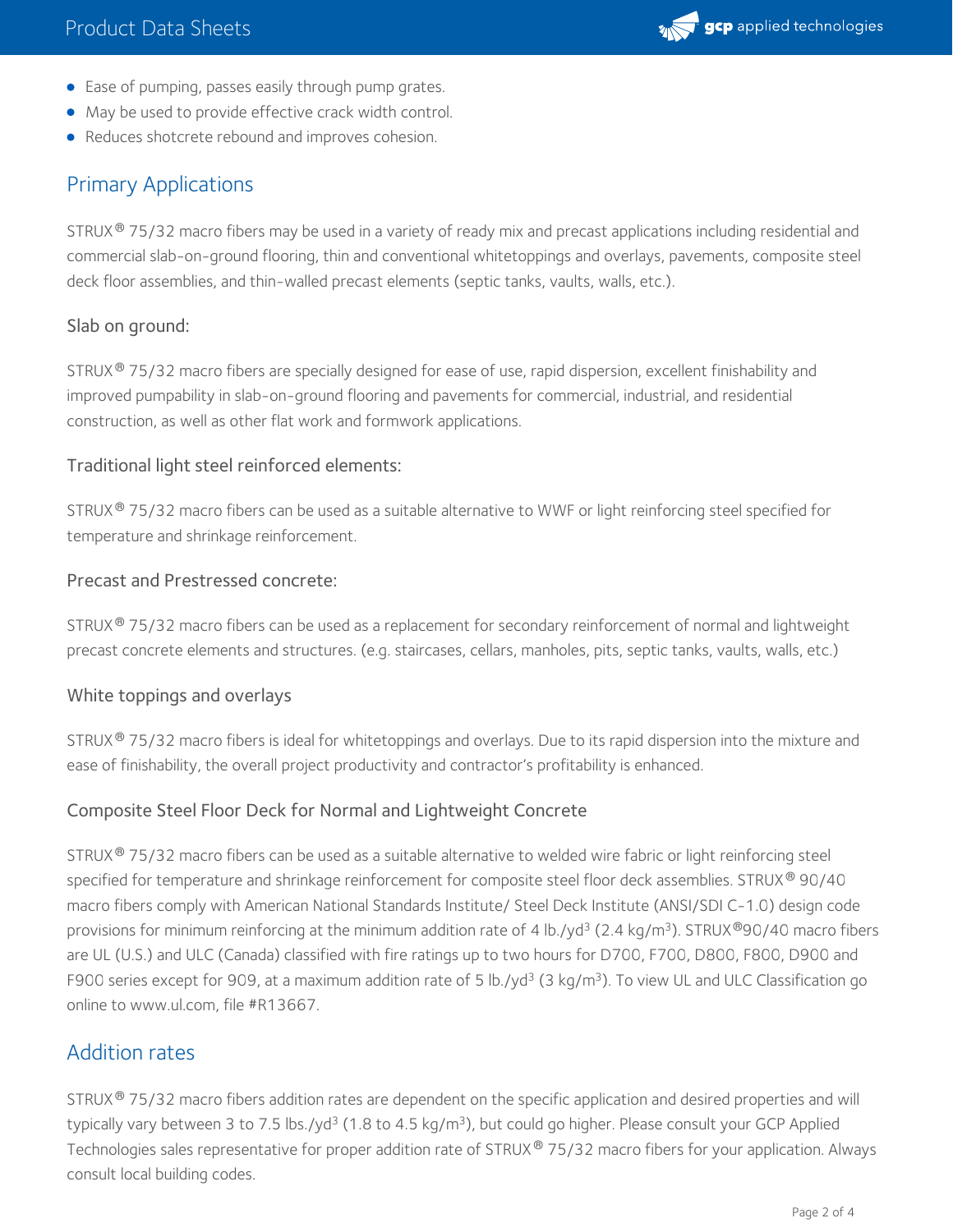

#### Slab-on-Ground

The addition rate of STRUX® 75/32 macro fibers can be easily calculated using GCP's STRUX Slab Design Software (SDS), using several factors such as compressive strength of concrete, modulus of sub-grade reaction, strength and thickness of concrete and applied loads.

#### Composite Steel Floor Deck for Normal and Lightweight Concrete

The addition rate of STRUX $^{\circledR}$  90/40 macro fibers as an alternative to specified steel reinforcement for temperature and shrinkage can be easily calculated using GCP's STRUX® App available for both Android and Apple OS. Refer to the Uses section of this document for Code Compliance and UL/ULC Classification requirements.

### Guidelines for Usage and Compatibility with Other Admixtures

The utilization of STRUX $^{\circledR}$  75/32 macro fibers may require the use of a mid-range water reducer or a high-range water reducer such as MIRA  $^\circledR$  or ADVA  $^\circledR$  families of admixtures to restore the required workability. In addition, slight increases in fine aggregate contents may be needed. STRUX® 75/32 macro fibers may be added to concrete at any point during the batching or mixing process. For more detailed instructions and information on the addition of STRUX  $^\circ$ 75/32 macro fibers, refer to Technical Bulletin TB-1200.

STRUX® 75/32 macro fibers are compatible with all GCP admixtures. Their action in concrete is mechanical and will not affect the hydration process of the cement or compressive strength. Each liquid admixture should be added separately to the concrete mixture.

| Specific gravity                    | 0.92                                             |
|-------------------------------------|--------------------------------------------------|
| Absorption                          | None                                             |
| Modulus of elasticity               | 1,389 ksi (9.5 GPa)                              |
| Tensile strength                    | 90 ksi (620 MPa)                                 |
| Melting point                       | 320°F (160°C)                                    |
| Ignition point                      | 1,094°F (590°C)                                  |
| Alkali, acid & salt resistance      | High                                             |
| Material                            | 100% virgin polypropylene and polyethylene blend |
| Electrical and Thermal Conductivity | Low                                              |
| Nominal Length                      | 1.25 in. (32 mm)                                 |
| Nominal Aspect Ratio                | 75                                               |
| Nominal Equivalent Diameter         | 0.017 in. (0.43 mm)                              |
| Nominal Fiber Count                 | 106,400 per lb (233,600 per kg)                  |

# STRUX <sup>®</sup> 75/32 PHYSICAL PROPERTIES